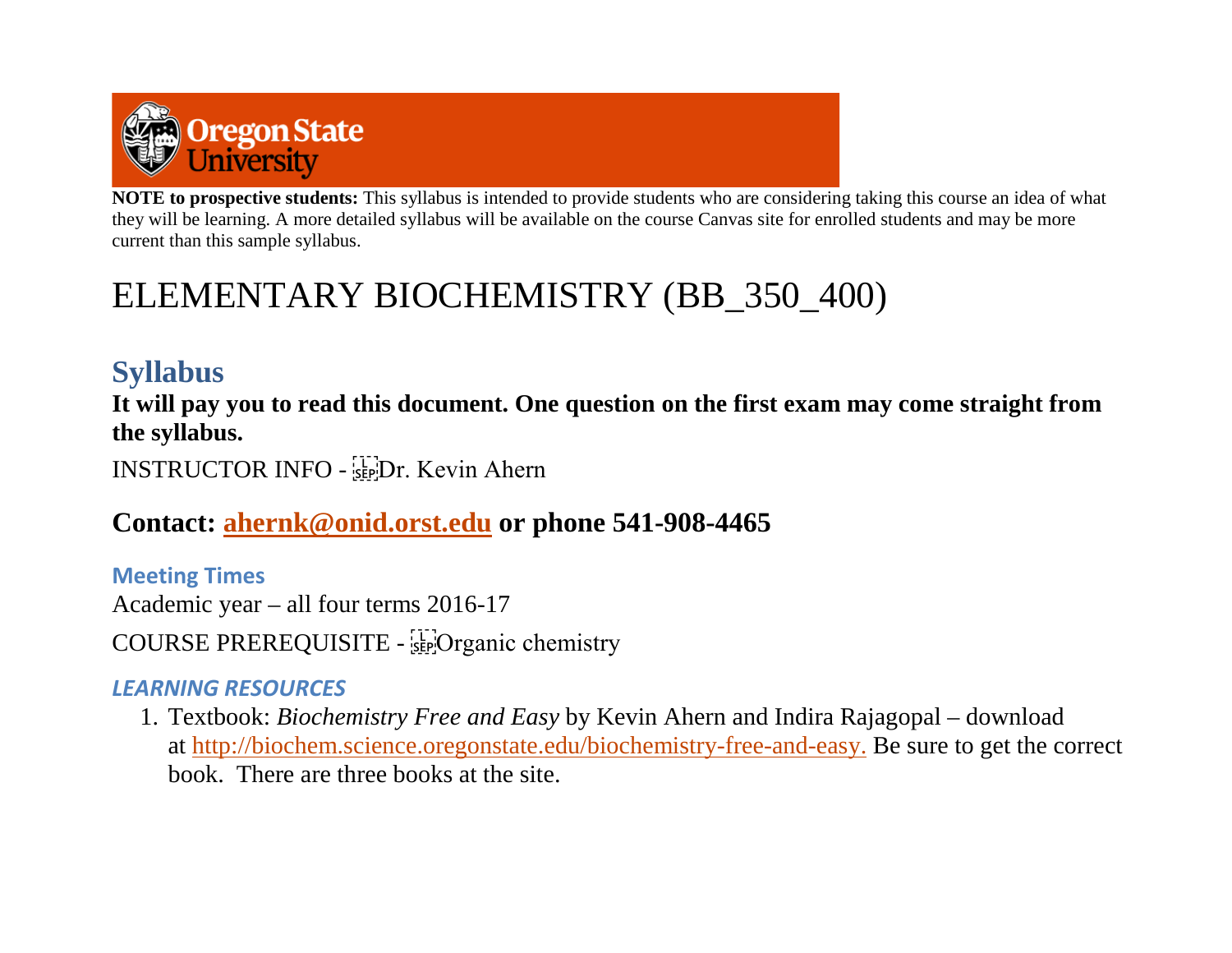- 2. Most of the materials for the course are found in an external Web site. This includes video lectures, a schedule, and exam info. These are all available through the Course Materials link in the Announcements section of Canvas
- 3. PowerPoint images are available in the Files section of Canvas.
- 4. Access the course Schedule page through Canvas

**Note to prospective students**: Please check with the OSU Bookstore for up-to-date information for the term you enroll [\(OSU](http://osubeaverstore.com/Academics) Bookstore Website or 800-595-0357). If you purchase course materials from other sources, be very careful to obtain the correct ISBN.

**COURSE POLICIES**  $\begin{bmatrix} 1 \\ 2 \end{bmatrix}$  Please note the date and time of the class exams. The instructor may, in the classroom class, give extra credit to students attending the lecture. This is not an option for ecampus students and they will not lose points relative to the classroom students. Reading and studying the assigned material before the lecture date is essential for success. Waiting to the last minute to study or prepare is a prescription for disaster. I expect students will meet all deadlines as appropriate for withdrawing from the class, should that be necessary. I do not routinely approve petitions to make changes after deadlines have passed, except in extraordinary circumstances. The deadline for dropping classes (no grade) during the academic year (fall, winter, spring terms) is the second week of class. The deadline for withdrawing from a class (grade of W) is the seventh week during the academic year. Summer deadlines are different and students are responsible for confirming such deadlines with the **[OSU Registrar](http://oregonstate.edu/registrar/)**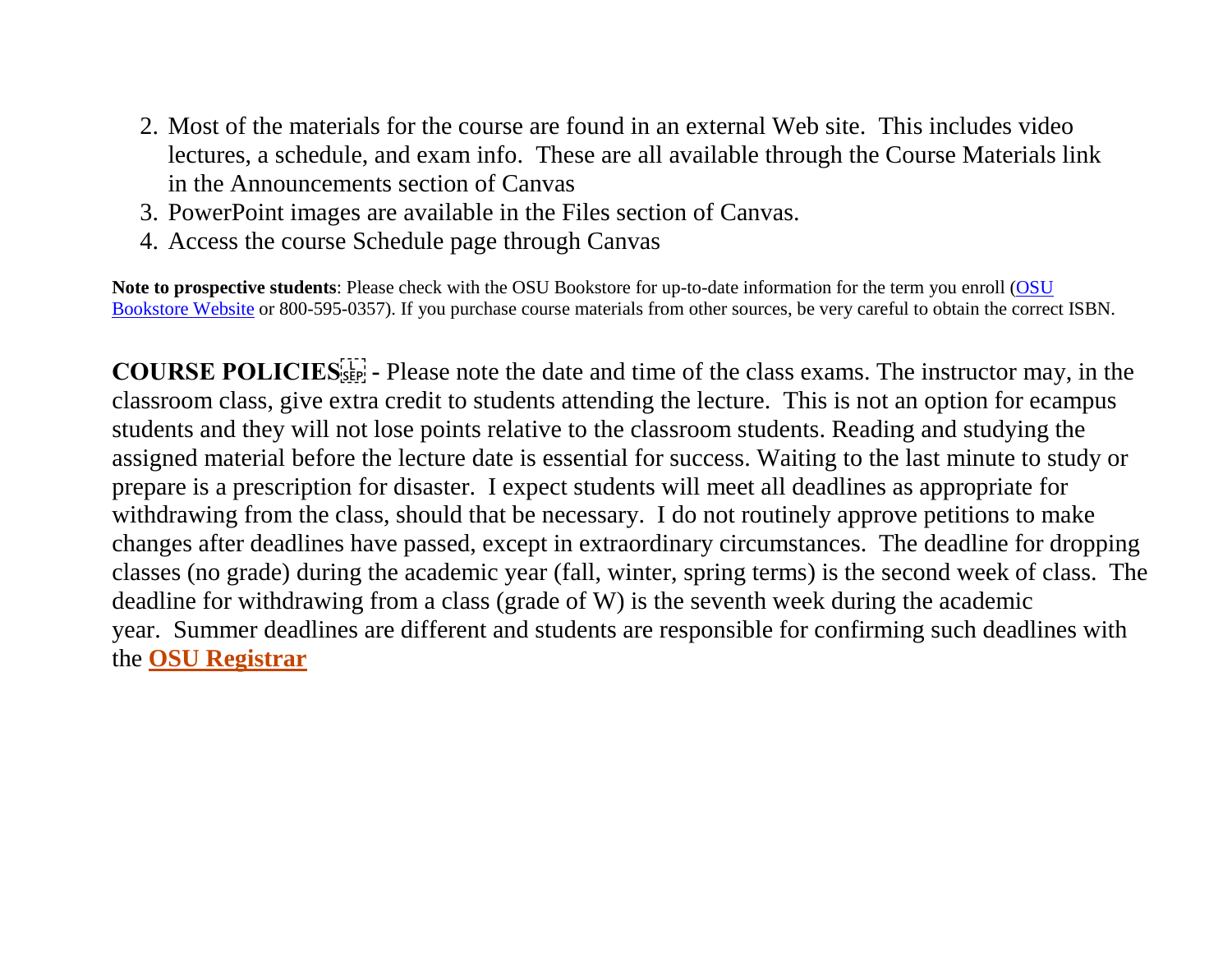#### *TOPICS COVERED*

Water/Buffers Amino Acids Peptides/Proteins Protein Structure Hemoglobin Protein Purification Enzymes Enzyme Controls Membranes Nucleic Acids DNA Synthesis RNA Synthesis Protein Synthesis Biotechnology Viruses/Cancer/Oncogenes Immune System Energy Carbohydrate Structure Glycolysis Carbohydrate Storage Citric Acid Cycle Electron Transport/Oxidative Phosphorylation Lipid Metabolism Photosynthesis Nitrogen Metabolism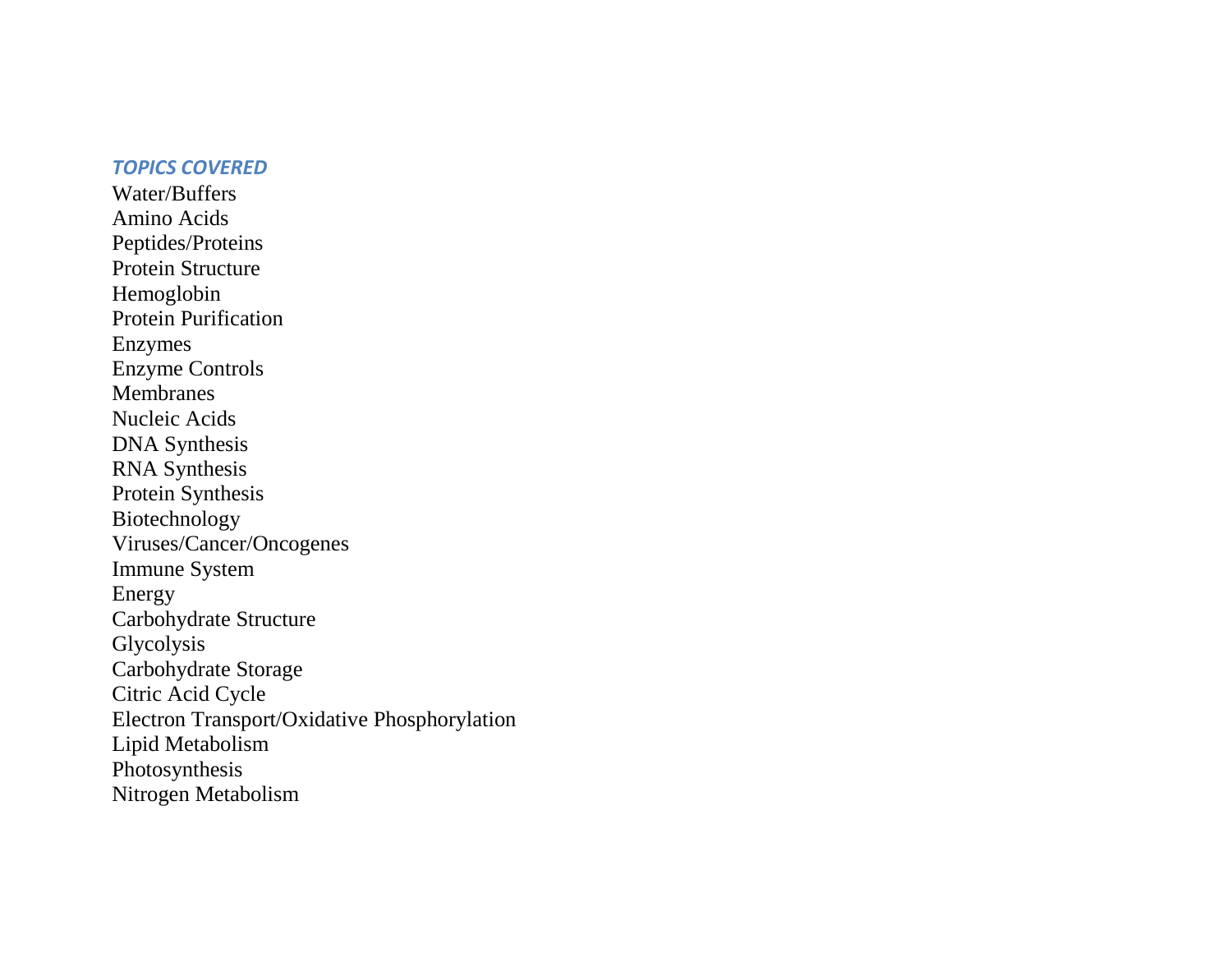GRADING<sup>[11]</sup><sub>SEP</sub>-Course Points Distribution - Exam 1 (20%), Exam 2 (20%), Exam 3 (20%) Final Exam (40%). Students who ask questions that are answered in the syllabus will lose points. Students who ask for ways to earn extra credit will lost points. For the record, there is NO extra credit possible in this ecampus course (even though it is mentioned in the videos). I do not (and in fact cannot) take into consideration improvement during the term in assigning grades. Ecampus students are NOT at a disadvantage for not having extra credit. This is taken into consideration in the calculation of your grades. No fixed grading scale will be used to assign letter grades and no fixed numbers of letter grades are set, so grading is, therefore, by definition, curved. Grades will be assigned on groupings as determined by the instructor at the conclusion of the course. These are also shown after each exam.

If your grade is low and you wonder how to improve it, the answer is to improve your performance against the average compared to what you did previously. Since the average varies with each exam, it means you need to do your best. Because grades are assigned on a "curve," there is no way for me to tell you "how many points" you need to get a desired grade. **Please note this.** This is only possible for grading schemes that use fixed percentages  $-90\% = A$ ,  $80\% = B$ , etc.

**How to Study for This Class** - This is a frequent question asked by students. The answer is that there are no secrets. Everyone has their own way of studying. Everyone has their own approach and any approach I recommend may likely be different from what will work for you. This class isn't really any different from any other you may take. What works for you for other classes is what I recommend using here. That said, as it says in the lectures, exams are based on what I say in class. Focus your attention on what I talk about. Learn the principles of what I talk about as opposed to memorizing the "facts" of what I say. Good luck in your studies :-).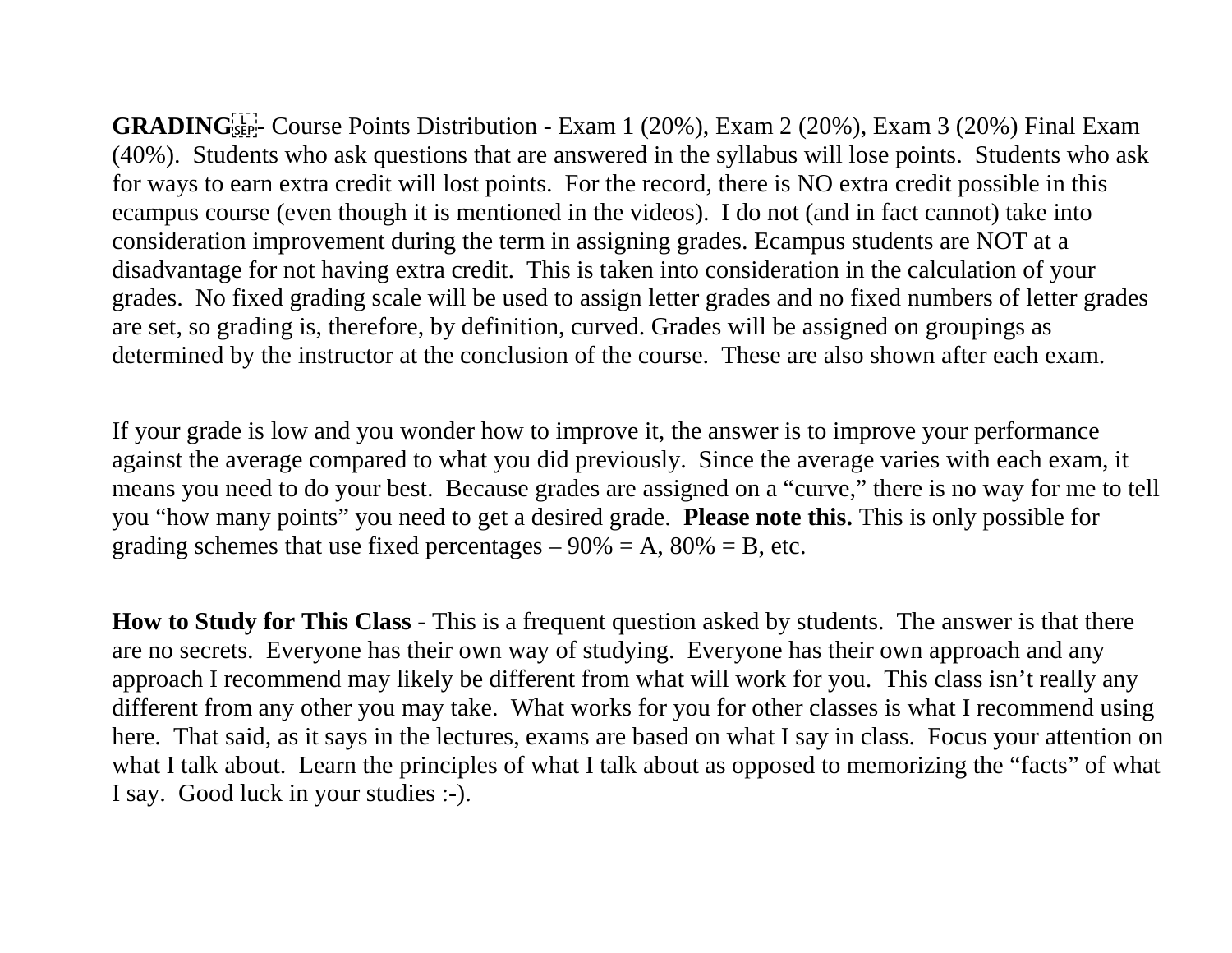**GENERAL EXAMINATION INFO** – Exams have been taken by students from all over the world in this course, including war zones. They simply require a proctor approved by OSU's ecampus. at the beginning of the term. Contact them at 800-667-1465 or 541-737-9204. It is required that exams be started and completed within the time windows defined on the Schedule page. No exceptions will be made for any reason, including getting the time wrong or overlooking the correct times or misunderstanding the correct times. Ecampus students are required to take exams under the guidance of an OSU Ecampus-approved proctor. The exams are multiple choice and are a different format from the classroom exams. Ecampus students are graded on a curve unique to their class – the grades of the classroom class do not affect grades for the ecampus class.

#### *EXAM PROCTORING*

Proctoring of exams for this class is REQUIRED. Please phone 800-667-1465 or 541-737-9204 for additional information. The proctor gives exams to you under the conditions I set. Please be aware that you need to have this set up well in advance of the exam and the proctor MUST be approved by ecampus. The exam MUST be taken in the time window described on the Schedule page. There are no exceptions to this window due to incorrect scheduling or student oversight. Students should be aware that proctors' "windows" for taking exams close before the window I give. Please be sure you have taken this into consideration in scheduling. Please note also that I have no knowledge of how to get a proctor or how to get one approved. Ecampus has all of the answers to that. The only way I can get involved about proctoring is if there is some problem with the ecampus. You are responsible for having ALL proctor issues settled well in advance of taking exams.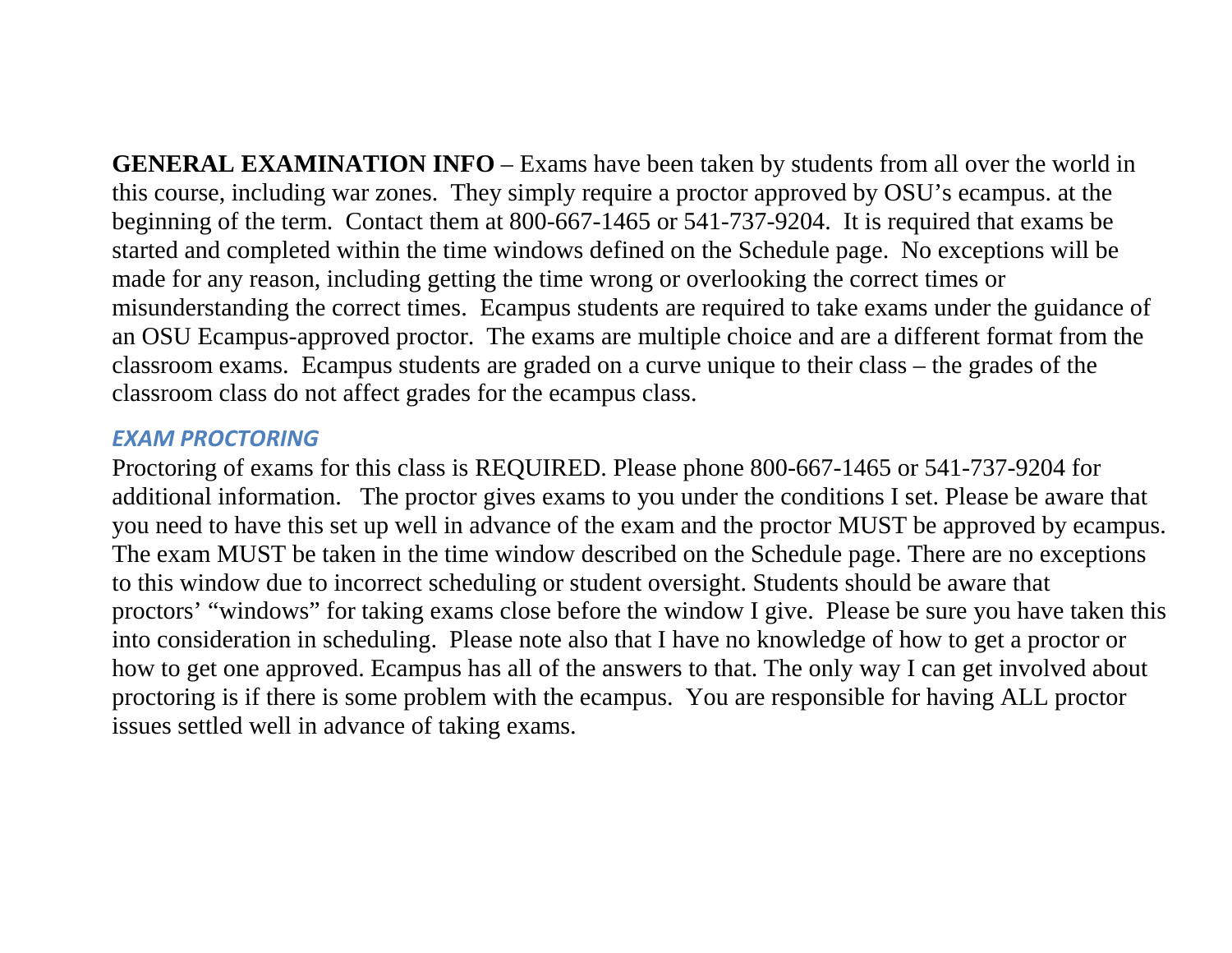#### *EXAM POLICIES*

There will be three midterm exams and one final exam given in this course. The final will be comprehensive. Preparing makeup exams requires a significant effort. Excused absences will not be given for missing exams due to airline reservations, routine illness (colds, flu, stomach aches), or other common ailments. Excused absences will almost never be given after the absence has occurred. Students therefore must notify the instructor if they encounter difficulties BEFORE the exam occurs. If I decide your reason for missing an exam is valid, I might allow you to take a makeup exam. The following situations are NOT grounds for missing an exam:

- 1. You misread the date of the exam on the syllabus.
- 2. You went to the wrong place.

It is the responsibility of each student to check that their exam has been properly graded. If errors are made, or if the student feels that more points should have been awarded for a particular question, students must write a CLEAR explanation stating their case. Requests for regrading must be made in writing within 3 school days after the examination is made available to the class. Failure to follow these instructions will result in automatic denial of the request. Frivolous requests involving "fishing for points" will result in loss of points.

Students are also responsible for taking no longer than the allotted time for exams - 50 minutes for midterms and 110 minutes for finals (unless otherwise noted). Running over the allotted time for exams will result in lost of one point for every minute that the allotted time is exceeded.

No notes, books, cell phones, or other devices other than a simple calculator are allowed on the midterm exams. You are allowed to use one blank sheet of paper provided by your proctor. If you are using Proctor U, they require that you use an erasable small whiteboard in place of a blank piece of paper. On the final exam ONLY, students are allowed to use one 5x8 inch note card with HANDWRITTEN notes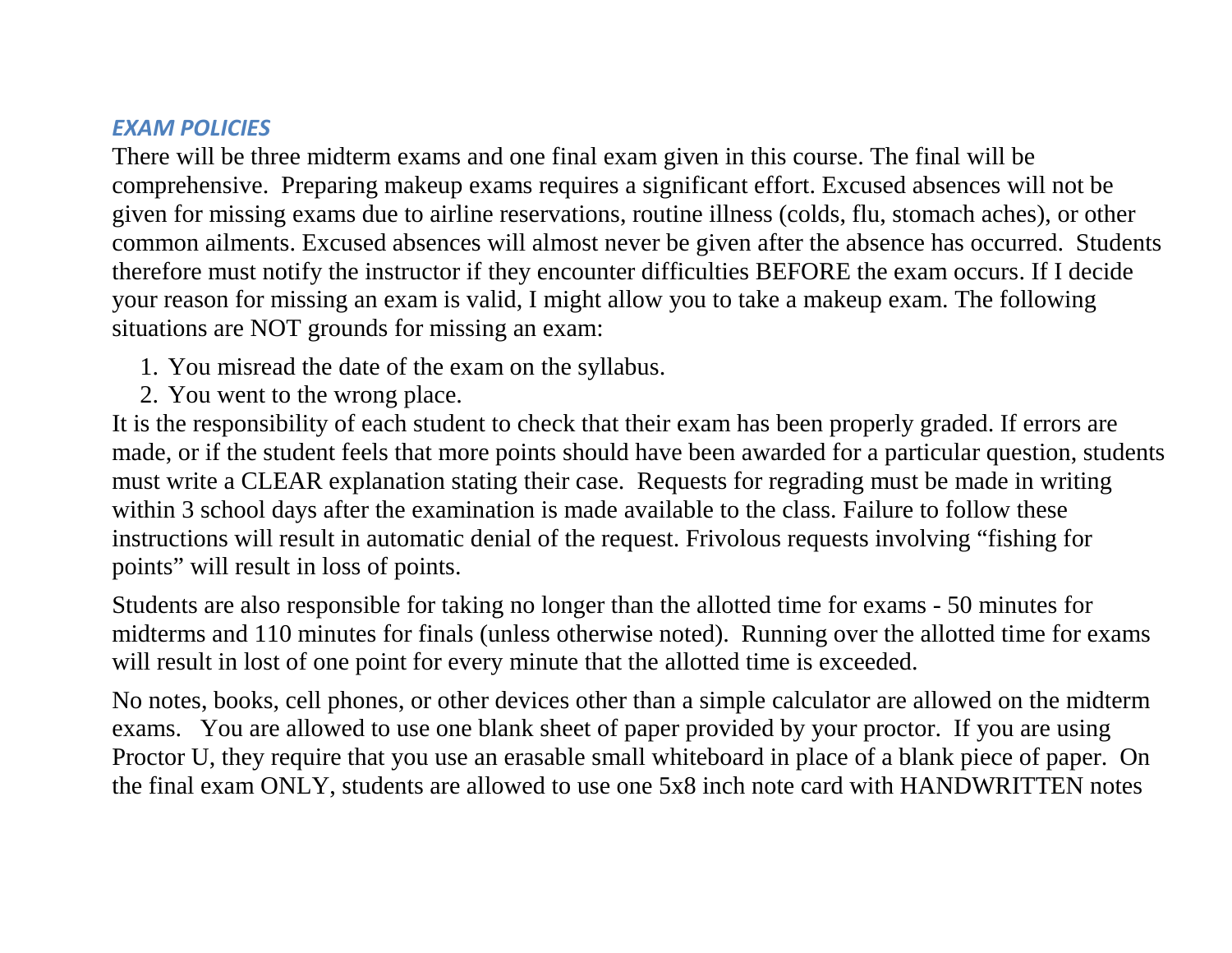on it (both sides). Note cards with material from a printer are not allowed. Students in this course do not have to get the card from me.

One of the most common problems students have with deadlines for exams/problems arise from waiting to the last possible hour to take the exam within the exam window and then having a problem, such as a flat tire, catching a cold, or having a technical problem. I am generally not sympathetic to last minute problems. The best way to avoid such problems is to schedule exams earlier in the time window so that if something unexpected happens, you have plenty of time to request a fix. Further, telling me about a problem AFTER the window closes means I will be unable to do anything about it.

#### *OLD EXAMS*

I get a lot of requests for practice or old exams. In my experience, students use these exams for all the wrong reasons and in all the wrong ways. A practice/old exam is useful for illustrating the format of an exam and for that purpose only. In the lecture version of this course, the exam format is a little unusual, so I provide a practice exam to show the format. You can hear me saying that in the videos. The problems students run into with practice exams is that they use them as study tools. This is a very bad mistake because it leads students to study narrowly and study patterns of information instead of the content of the material itself. Questions change, but the content does not. Thus, when exam wording changes from one exam to another and students have been learning patterns, they answer according to the pattern they learned on an old exam, not according to the information they are being asked about. Usually, when they answer according to patterns, they find they are wrong. It is one of the most common reasons students feel like professors are trying to "trick" them. While I won't say some professors don't have a bit of that in mind, I can say definitively that I do not. As noted on the class Schedule page, the format of exams in this ecampus course is multiple choice. This is a simple format and there is no need to illustrate it with a practice exam. Consequently, I do not provide practice exams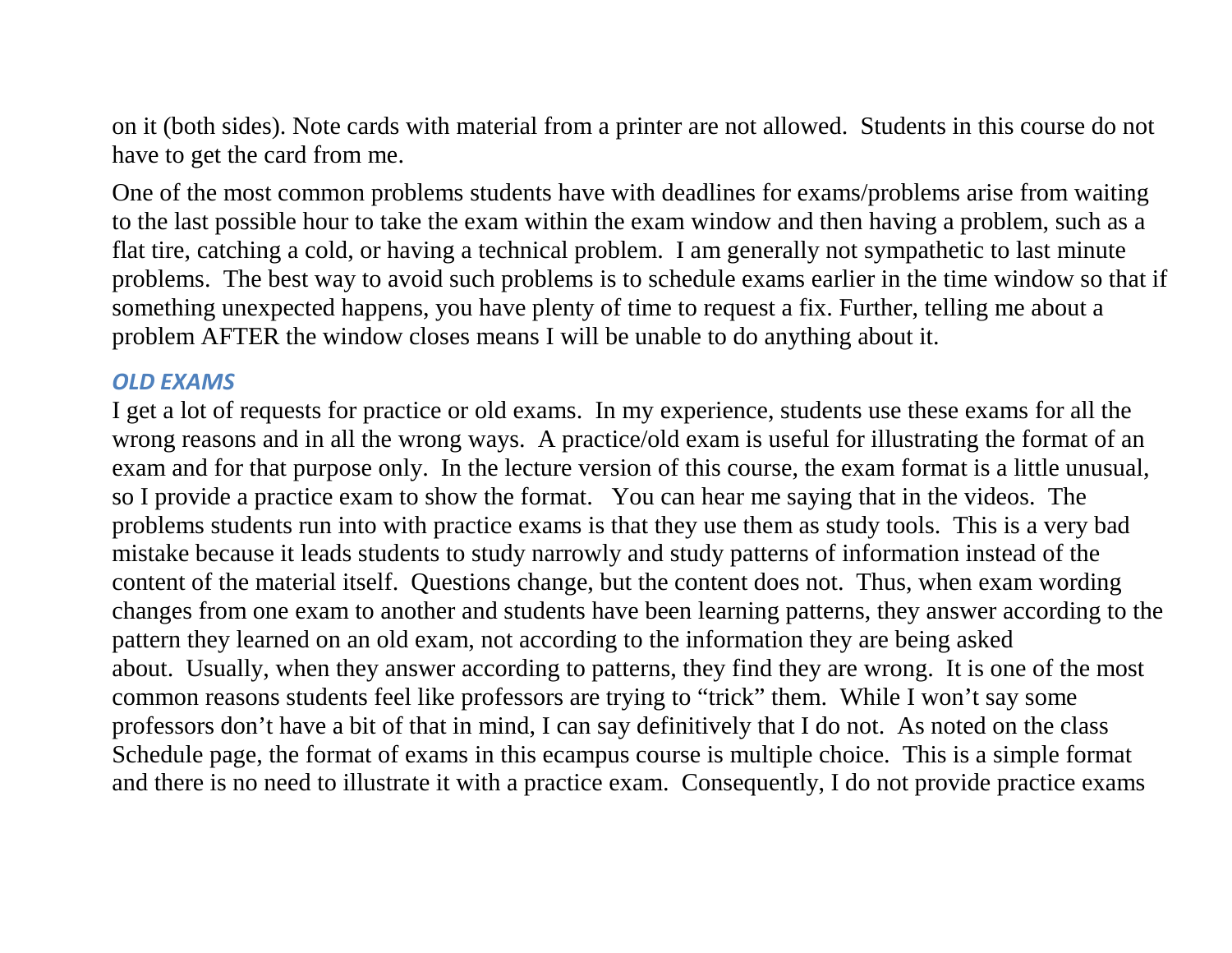and by doing this, I (hope) I am doing you a favor by getting you to focus on the actual information and not on the pattern of information. I hope this is helpful to you and I wish you the best on your exams.

#### *LETTERS OF REFERENCE*

I am frequently asked to write letters of reference for students from the class. Since I must know a student personally to write a letter of reference, it is almost never possible for me to do this in the ecampus, unless I know you through some other means.

#### *REGISTRATION DEADLINES*

I expect students will meet all deadlines as appropriate for withdrawing from the class, should that be necessary. I do not routinely approve petitions to make changes after deadlines have passed, except in extraordinary circumstances. The deadline for dropping classes (no grade) during the academic year (fall, winter, spring terms) is the second week of class. The deadline for withdrawing from a class (grade of W) is the seventh week during the academic year. If you do not withdraw by Friday of the seventh week of the term, you will receive a grade in the course. Summer deadlines are different and students are responsible for confirming such deadlines with the OSU Registrar.

#### *POLICY ON INCOMPLETES*

A grade of I is appropriate when 1) a course requirement has not been completed due to circumstances beyond the control of the student and 2) at least half of the work for the course has been completed at a level of C- or better. For medical problems that prohibited the student from fulfilling a requirement of the course, a note from a doctor is required. The request may be supplied without the note, and the request (if acceptable) will typically be granted, conditional on the note being provided later. For other circumstances, supporting evidence, such as a note from an advisor, will be helpful to the petitioner's case.

The following is a list of reasons that are **not** acceptable: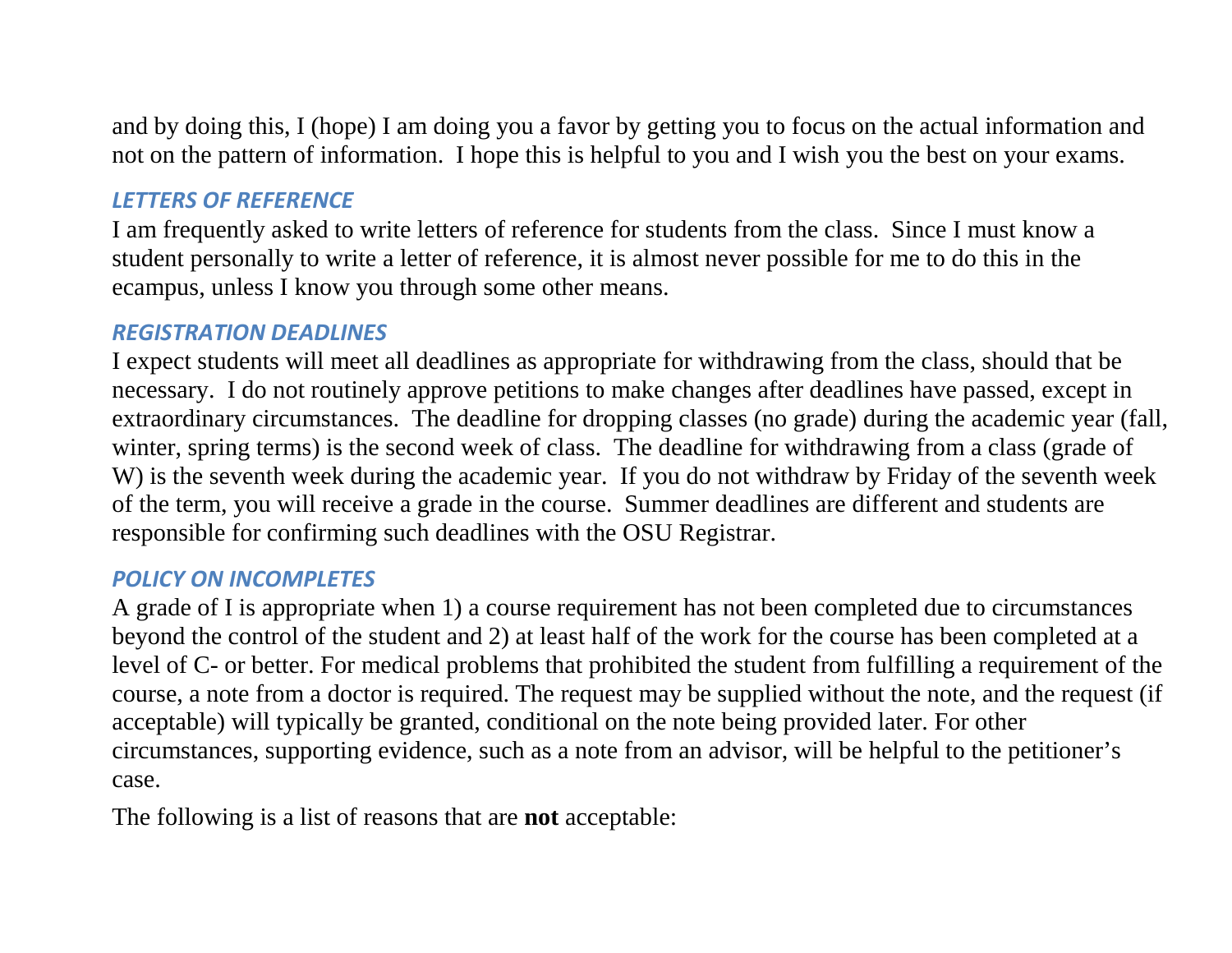- The course proved to be more time-consuming or difficult than expected.
- Work in other courses ended up taking too much time.
- Work or travel associated with a job ended up interfering with course work.
- Time conflicts prohibited contact with the instructor or TAs during office hours,
- The student misunderstood the requirements or grading schemes of the course.
- The student wishes to avoid a low grade.
- The student wishes to retake the course at a later date

## LEARNER EXPECTATIONS -

- 1. Advance preparations, including reading notes before lectures are given.
- $\frac{1}{2}$ [17]<sub>2</sub>. Avoid last minute studying $\frac{1}{2}$ [17]
- 3. Questions to answer concepts/processes that the student does not understand BEFORE it is too  $\lceil \text{late.} \rceil$
- 4. Recognition that an understanding of a complex topic like biochemistry requires considerable background prior to the class, a considerable amount of information to be acquired in the class, and sufficient time and effort to put these together to master the material.

**LEARNER OUTCOMES - SEPT The intention of the course is for students to: SEPT** 

- 1. Acquire the technical language used to communicate biochemistry information  $\mathbb{E}$
- 2. Gain familiarity with basic biochemistry principles, including metabolic pathways, molecule names, molecular structures (where noted), enzymes, control mechanisms, and terms used to describe categories of molecules
- 3. Perform analyses and basic calculations relating to solutions, energy, and catalysis and gain understanding of how they relate nutritional and physically to the human body
- 4. Communicate (through writing) key concepts of biochemistry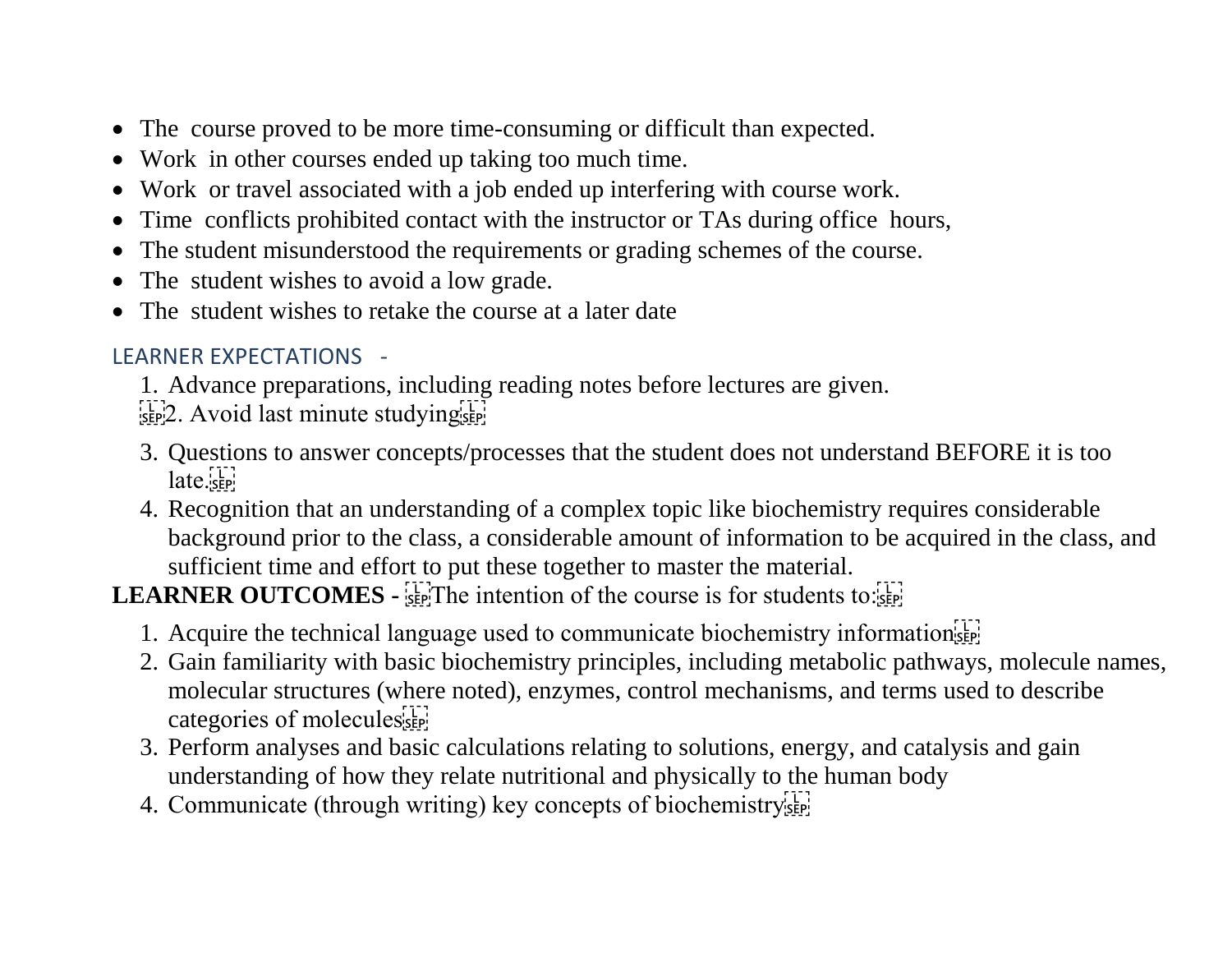5. Understand and apply elementary concepts of biochemistry to relevant, specific problems. **GENERAL OSU AND DEPARTMENTAL POLICIES**<sup>[1]</sup>: Please note: "Students with documented disabilities who may need accommodations, who have any emergency medical information the instructor should know, or who need special arrangements in the event of evacuation, should make an appointment with the instructor as early as possible, no later that the first week of the term. Students whose observance of religious holidays that conflict with class responsibilities must inform the instructor at the beginning of the term. Students with disabilities seeking accommodations in the course should be registered with the Office of Services for Students with Disabilities.

**EFPISEP**The Department of Biochemistry/Biophysics follows the university policies on student conduct. These can be found at

http://studentlife.oregonstate.edu/studentconduct/offenses-0

Cheating or plagiarism by students is subject to the disciplinary process outlined in the Student Conduct Regulations. Students are expected to be honest and ethical in their academic work. Academic dishonesty is defined as an intentional act of deception in one of the following areas:

- cheating- use or attempted use of unauthorized materials, information or study aids<sup>[17]</sup>
- fabrication- falsification or invention of any information  $\sum_{s \in \mathbb{F}_2^n}$
- assisting- helping another commit an act of academic dishonesty<sup>[1]</sup>
- tampering- altering or interfering with evaluation instruments and documents
- plagiarism- representing the words or ideas of another person as one's own.

Behaviors disruptive to the learning environment will not be tolerated and will be referred to the Office of Student Conduct for disciplinary action.

The goal of Oregon State University is to provide students with the knowledge, skill and wisdom they need to contribute to society. Our rules are formulated to guarantee each student's freedom to learn and to